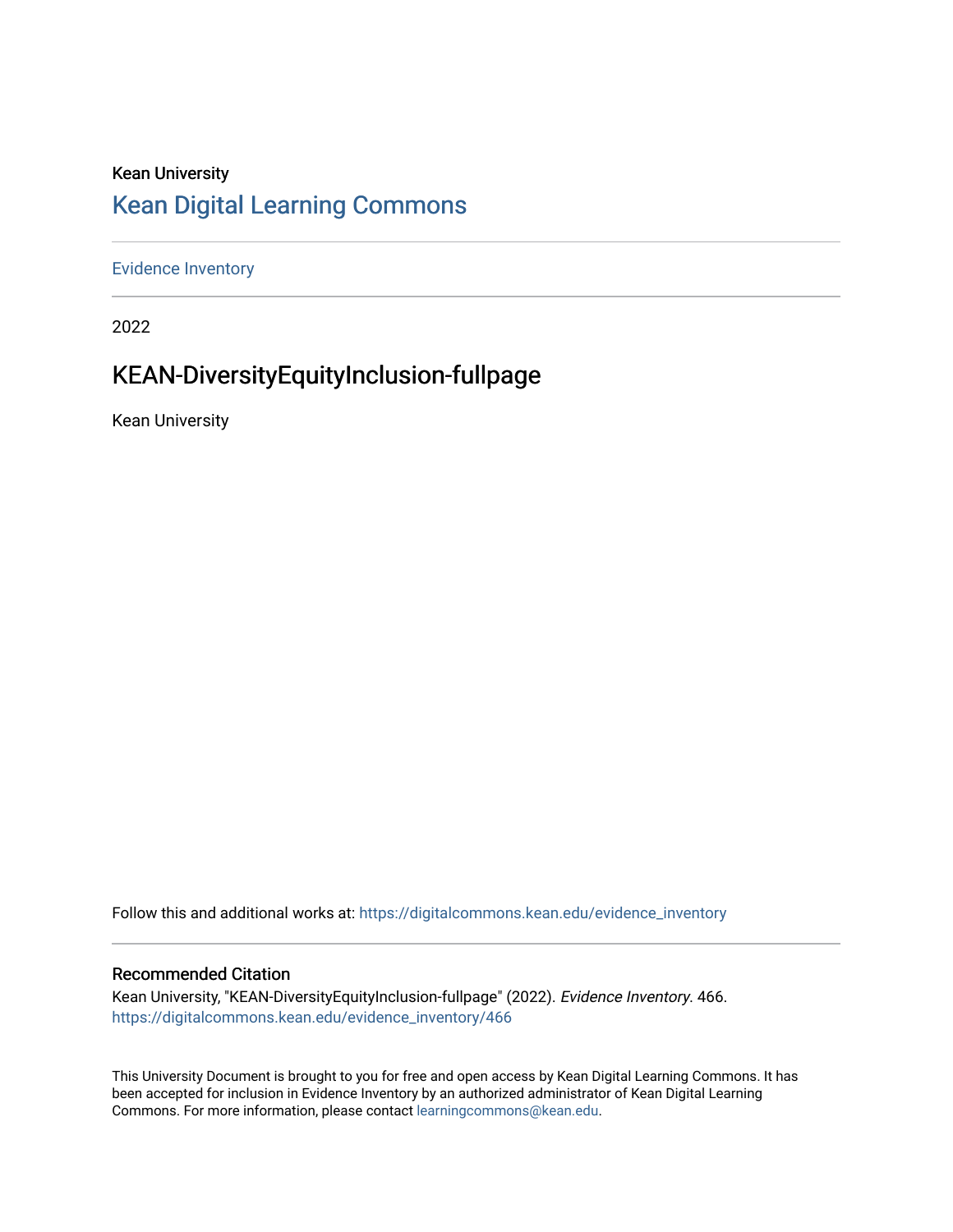## KEAN-DiversityEquityInclusion-fullpage

### Keywords

KEAN-DiversityEquityInclusion-fullpage